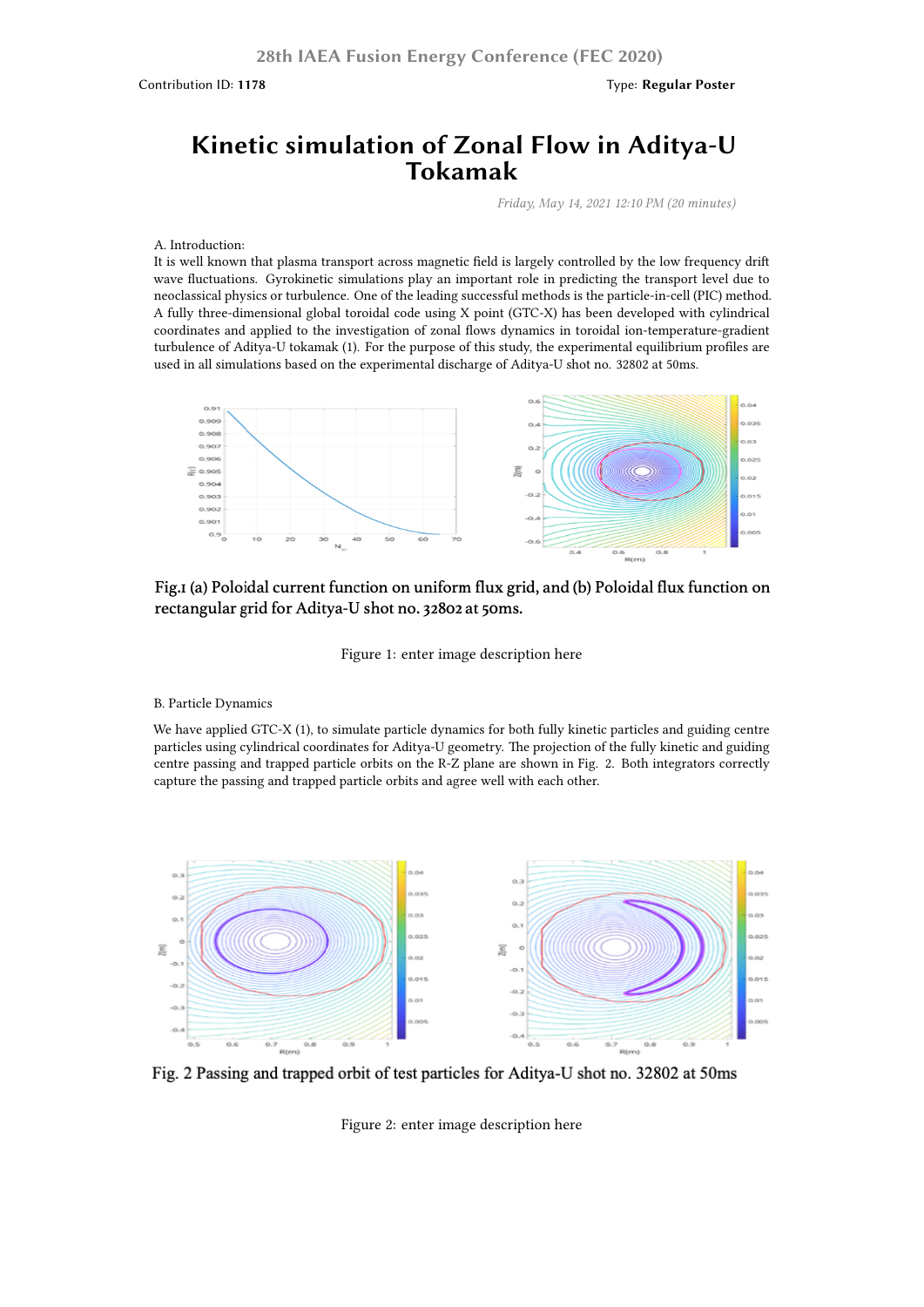As a benchmark of the capability of GTC-X to reproduce physical phenomena happening in the core region, we carried out self-consistent gyrokinetic simulations of zonal flows in the core region of the Aditya-U tokamak. Zonal flows are low frequency electrostatic modes that are spontaneously generated by turbulence and, in turn, play an important role in regulating the turbulence. The collisionless damping of the zonal electric field to a nonzero steady-state value verifies the famous theory of Rosenbluth and Hinton on the collisionless damping of zonal flows 2. Nonlinear electrostatic simulations have demonstrated that regulation by self- generated zonal flows is the dominant saturation mechanism for the ITG instabilities. We are currently working to verify the ion temperature gradient (ITG) driven microturbulences in the core region of Aditya-U tokamak and understanding the effect of zonal flows on turbulent transport in Aditya-U tokamak.



# Fig. 3 Zonal flow verification for Aditya-U tokamak.

Figure 3: enter image description here

Acknowledgements:

This work is supported by the Board of Research in Nuclear Sciences (BRNS Sanctioned No. 39/14/05/2018- BRNS), Science and Engineering Research Board EMEQ program (SERB Sanctioned No. EEQ/2017/000164), IISc start-up and Infosys Foundation Young Investigator grant. All the simulations were carried out on ANTYA, an IPR Linux Cluster, Cray XC40 - SahasraT at Supercomputing Education and Research Centre (SERC), IISc.

Reference:

1. S. De, T. Singh, A. Kuley, J. Bao, Z. Lin, G. Y. Sun, S. Sharma, A. Sen, Phys. Plasmas 26, 082507 (2019). 2. M. N. Rosenbluth and F. L. Hinton, Phys. Rev. Lett. 80, 724 (1998)

## **Affiliation**

Indian Institute of Science Bangalore

## **Country or International Organization**

India

**Primary authors:** KULEY, Animesh (Indian Institute of Science Bangalore); Mr SINGH, Tajinder (Indian Institute of Science Bangalore); Dr A, Jaya Kumar (Indian Institute of Science Bangalore); Dr SHARMA, Sarveshwar (Institute for Plasma Research); SHARMA, Deepti (Institute for Plasma Research); Dr MISHRA, Kishore (Institute for Plasma Research); SEN, Abhijit (Institute for Plasma Research)